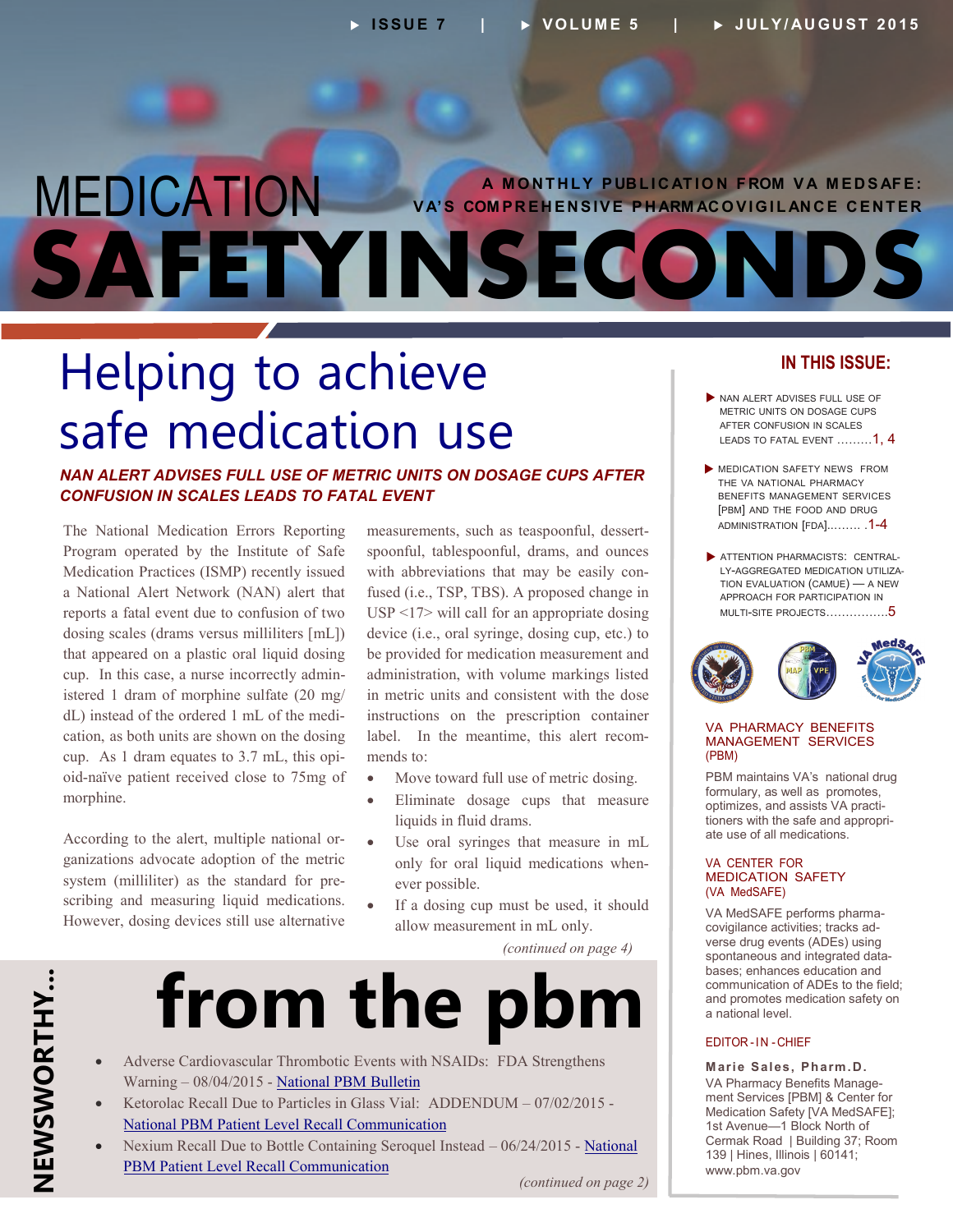## from the fda *(continued from page 1)*

#### **NEUROLOGY**

[FDA warns about cases of rare brain infection with MS drug Gilenya \(fingolimod\) in two patients with no prior](http://www.fda.gov/Drugs/DrugSafety/ucm456919.htm)  [exposure to immunosuppressant drugs](http://www.fda.gov/Drugs/DrugSafety/ucm456919.htm) 

#### 8/4/2015

FDA warns that a case of definite progressive multifocal leukoencephalopathy (PML) and a case of probable PML have been reported in patients taking fingolimod (Gilenya) for multiple sclerosis (MS) without prior or concurrent exposure to other immunosuppressant drugs. Although asymptomatic, one patient was diagnosed with probable PML based on MRI findings compatible with PML and JC virus detected in the cerebrospinal fluid (CSF). This patient had a 5-year history of multiple sclerosis (MS) which included a relapse that was treated with interferon beta-1a (Rebif) for 10 months. After interferon beta-1a (Rebif) was discontinued, the patient took (fingolimod) Gilenya for approximately 4 years. In addition, this patient took short-term corticosteroids before and during (fingolimod) Gilenya treatment, but had not received natalizumab (Tysabri) or other drugs known to suppress immune function. The other patient (13-14 year history of MS) was diagnosed with definite PML (based on characteristic symptoms, MRI findings, and JC virus in the CSF) after taking fingolimod (Gilenya) for 2.5 years. Fingolimod (Gilenya) treatment was stopped in both patients. The *Warnings and Pre cautions* and *Patient Counseling Information* sections of the drug label, as well as the patient Medication Guide, reflects this new information. FDA recommends that health care professionals:

- Be aware that MRI signs of PML may be apparent before clinical symptoms develop.
- Recognize that symptoms are diverse, progress over days to weeks, and can lead to severe disability or death.
- Discuss symptoms of PML with patients receiving fingolimod (Gilenya) treatment for MS, specifically:
	- ◦ Symptoms can include the following:
		- progressive weakness on one side of the body or clumsiness of limbs;
		- disturbance of vision;
		- changes in thinking, memory, and or orientation;
		- confusion or changes in personality.
		- Instruct patients to notify their health care provider if they develop any symptoms suggestive of PML.
- Stop fingolimod (Gilenya) immediately at the first sign or symptom suggestive of PML and perform an appropriate diagnostic evaluation.

PML associated with fingolimod (Gilenya) use has been previously discussed in the [Issue 8; Volume 3; Septem](http://www.pbm.va.gov/PBM/vacenterformedicationsafety/newsletter/Medication_Safety_in_Seconds_Sept_2013_FINAL.pdf)[ber 2013 e](http://www.pbm.va.gov/PBM/vacenterformedicationsafety/newsletter/Medication_Safety_in_Seconds_Sept_2013_FINAL.pdf)dition of this newsletter.

#### **LOOK-ALIKE SOUND-ALIKE NAME CONFUSION**

#### [FDA warns about prescribing and dispensing errors resulting from brand name confusion with antidepressant](http://www.fda.gov/Drugs/DrugSafety/ucm456341.htm) [Brintellix \(vortioxetine\) and antiplatelet Brilinta \(ticagrelor\)](http://www.fda.gov/Drugs/DrugSafety/ucm456341.htm)

#### 7/30/2015

NEWSWORTHY...

**DONSWE** 

П П

> As of June 2015, FDA has received 50 medication error reports describing brand name confusion with Brintellix (vortioxetine) and Brilinta (ticagrelor), of which 12 involved wrong prescriptions that were actually dispensed. In most cases, Brintellix was mistaken as Brilinta. Factors contributing to the name confusion may include:

- Both brand names look and sound similar due to beginning with the same three letters.
- Both brand names are presented in close proximity when selecting medications in a computerized physician order entry (CPOE) system.
- The pharmacist was not familiar with the new medication Brintellix and so dispensed Brilinta.

with recommendations for considerations that pharmacy may take within the VA's computerized provider order entry system to reduce the potential for confusion with these look-alike names. This issue was previously addressed last year in the [Issue 6; Volume 4; June 2014 i](http://www.pbm.va.gov/PBM/vacenterformedicationsafety/newsletter/Medication_Safety_in_Seconds_June_2014_FINAL.pdf)ssue of this newsletter, along

 *(continued on page 3)* 

2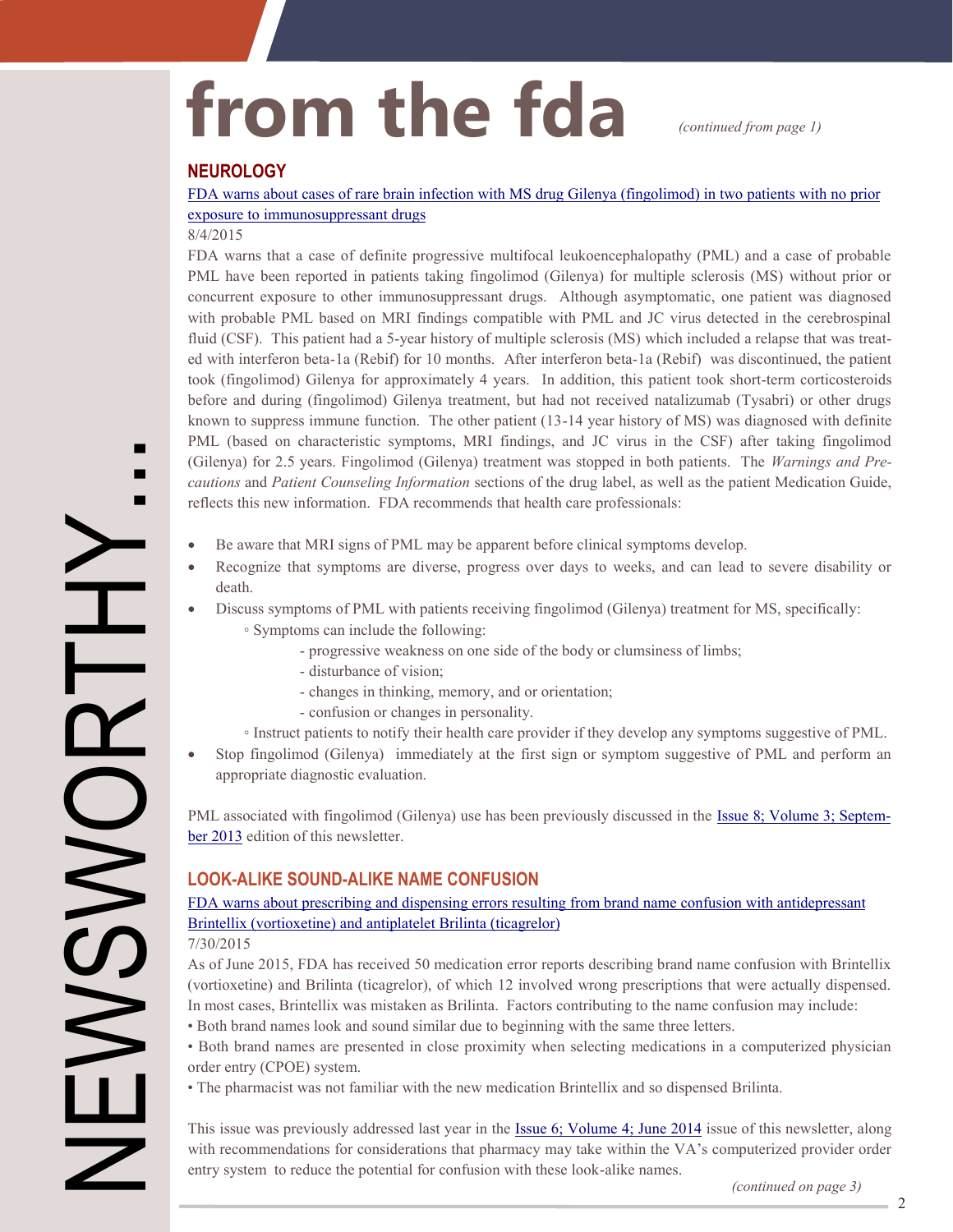# from the fda *continued from page 2)*

#### **CONTRAST AGENTS**

[FDA evaluates the risk of brain deposits with repeated use of gadolinium](http://www.fda.gov/Drugs/DrugSafety/ucm455386.htm)-based contrast agents for magnetic

#### [resonance imaging \(MRI\)](http://www.fda.gov/Drugs/DrugSafety/ucm455386.htm)

#### 7/27/2015

Recent publications in the medical literature have reported that:

- Deposits of gadolinium-based contrast agents (GBCAs) remain in the brains of some patients who undergo four or more contrast magnetic resonance imaging (MRI) scans;
- Trace amounts of gadolinium may stay in the body long-term; and
- Although GBCAs are mostly eliminated from the body through the kidneys, human and animal studies have confirmed that gadolinium can remain in the brain, even in individuals with normal kidney function.
- Available information does not identify any adverse health effects.

FDA does not require manufacturers to make changes to the labels of GBCA products and will study this possi ble safety risk further with its National Center for Toxicological Research (NCTR), the research community, as well as industry. To reduce the potential for gadolinium accumulation FDA recommends that providers should:

- Consider limiting GBCA use to clinical circumstances in which the additional information provided by the contrast is necessary; and
- Reassess the necessity of repetitive GBCA MRIs in established treatment protocols.

#### **RESPIRATORY**

#### [FDA warns about a serious lung condition in infants and newborns treated with Proglycem \(diazoxide\)](http://www.fda.gov/Drugs/DrugSafety/ucm454833.htm)  7/16/2015

Eleven cases of pulmonary hypertension (seven cases identified in FAERS from May 28, 1973 [the date of ap-- hypertension, for signs of respiratory distress, including tachypnea, flaring nostrils, grunting, and chest wall re - tractions. Other signs can include feeding intolerance and cyanosis. Common risk factors for pulmonary hyper - tension include meconium aspiration syndrome, respiratory distress syndrome, transient tachypnea of the new proval] through March 11, 2015, and four cases identified in the medical literature) have been associated with diazoxide (Proglycem). These cases either resolved or improved when diazoxide (Proglycem) was discontinued. FDA recommends that health care providers monitor patients, especially those with risk factors for pulmonary born, pneumonia, sepsis, congenital diaphgragmatic hernia, and congenital heart disease. Discontinue diazoxide (Proglycem) if pulmonary hypertension is identified.

#### **PAIN MANAGEMENT**

#### FDA strengthens warning that non-aspirin nonsteroidal anti-[inflammatory drugs \(NSAIDs\) can cause heart at](http://www.fda.gov/Drugs/DrugSafety/ucm451800.htm)[tacks or strokes](http://www.fda.gov/Drugs/DrugSafety/ucm451800.htm)

#### 7/9/2015

scientific publications, and discussions at a recent Arthritis Advisory Committee and Drug Safety and Risk Man-FDA strengthens the warning that nonsteroidal anti-inflammatory drugs (NSAIDs) may be associated with an increased risk of serious and potentially fatal cardiovascular thrombotic events, including myocardial infarction and stroke. Updates to labels of all prescription NSAIDs will reflect new safety information on prescription and OTC NSAIDs based on findings from observational studies, a large combined analysis of clinical trials, other agement Advisory Committee. FDA recommends that health care providers:

- *Prescribe the lowest effective dose for the shortest duration possible to minimize the risk for an adverse cardiovascular event in patients treated with an NSAID.*
- *- Recognize that some NSAIDs, including those in OTC products such as ibuprofen and naproxen, can inter fere with the antiplatelet action of low dose aspirin used for cardiovascular protection by blocking aspirin's irreversible COX-1 inhibition.*
- *Remain alert for the development of cardiovascular adverse events throughout the patient's entire treatment course, even in the absence of previous cardiovascular symptoms.*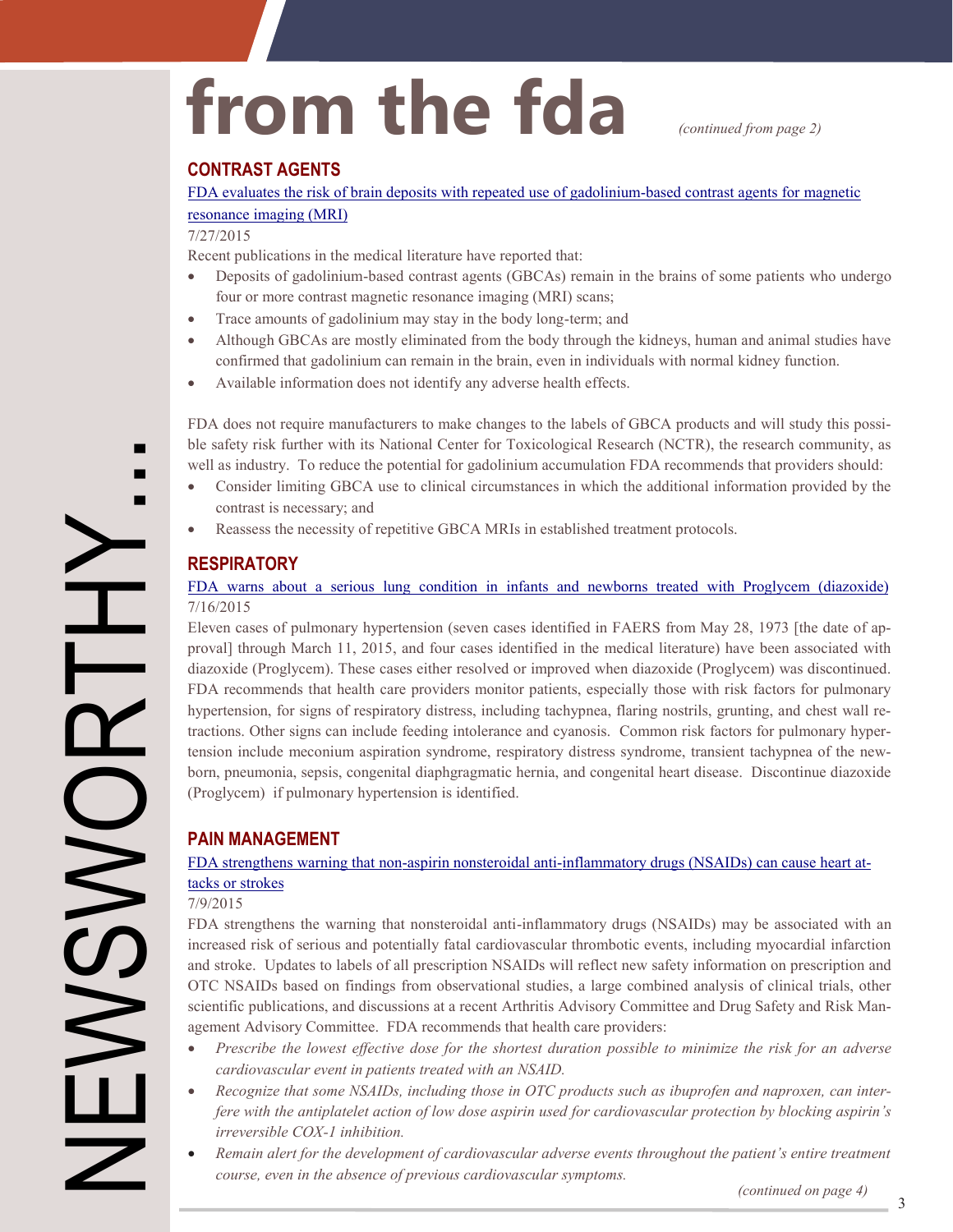## from the fda *(continued from page 3)*

- *Discuss with patients the risk versus benefits of prescription NSAIDs and over-the-counter (OTC) NSAIDs.*
- *Inform patients to seek medical attention immediately if they experience symptoms of heart attack or stroke such as chest pain, shortness of breath or trouble breathing, sudden weakness or numbness in one part or side of the body, or sudden slurred speech.*

Further details can be found in a [National PBM Bulletin](http://www.pbm.va.gov/PBM/vacenterformedicationsafety/nationalpbmbulletin/NSAIDS_and_CV_Safety_NATIONAL_PBM_BULLETIN_080415_FINAL.pdf) issued earlier this month.

#### [FDA will evaluate the potential risks of using codeine cough](http://www.fda.gov/Drugs/DrugSafety/ucm453125.htm)-and-cold medicines in children 7/1/2015

- cautioned against using codeine products in children with recent tonsillectomy/adenoidectomy because of in FDA will evaluate the risks of using codeine-containing medications to treat coughs and colds in children less than 18 years of age due to the potential for serious side effects such as respiratory depression. In 2013, FDA creased risk of respiratory problems in this group of patients. In April 2015, the European Medicines Agency (EMA) advised not to use codeine to treat cough and cold in children under 12 years of age as well as in children and adolescents between 12-18 years of age who have compromised breathing, including those with asthma or other chronic respiratory conditions. FDA will convene a public advisory committee meeting to discuss these safety issues and any actions, if needed.

#### **CENTRAL NERVOUS SYSTEM**

#### [FDA reports permanent skin color changes associated with use of Daytrana patch \(methylphenidate transdermal](http://www.fda.gov/Drugs/DrugSafety/ucm452244.htm)  [system\) for treating ADHD](http://www.fda.gov/Drugs/DrugSafety/ucm452244.htm)

#### 6/24/2015

FDA warns of acquired skin depigmentation or hypopigmentation consistent with chemical leukoderma associ-Deficit Hyperactivity Disorder (ADHD). FDA added a new warning to the drug label regarding the risk of permanent loss of skin color. This is based on 51 postmarketing reports to the FDA Adverse Event Reporting Sys-FAERS cases indicated that areas other than the application site were also affected. Time to onset of leukoderma after initiating treatment with the patch ranged from 2 months to 4 years. Thirteen cases stated use of medi-- cations to reverse the loss of skin color, of which 3 indicated a slight improvement. Three cases reported persis - tent local or distal leukoderma after stopping use of the patch. In all cases, the decreased skin color was perma ated with the use of the methylphenidate transdermal system (Daytrana patch) for the treatment of Attention tem (FAERS) from 2006-2014 as well as 1 case report in the medical literature that describe a decrease or loss of pigmentation in skin up to 8 inches in diameter at application sites of the Daytrana patch. Seven of the 51 nent. FDA recommends that health care providers should:

- Discontinue the Daytrana patch if loss of pigmentation occurs and consider other long-acting treatment options for ADHD.
- Advise patients or their care givers to monitor for signs of skin depigmentation or hypopigmentation while on treatment and to report any changes in skin color to their health care professionals.

### Helping to achieve safe medication use

#### *NAN ALERT ADVISES FULL USE OF METRIC UNITS ON DOSAGE CUPS AFTER CONFUSION IN SCALES LEADS TO FATAL EVENT*

*(continued from page 1)* 

NEWSWORTHY...

**NCC** 

П Е

- Some suppliers can customize dosing cups to measure in mL only. If not available, use cups that measure in mL or household measures until mL-only cups can be supplied.
- Purchase dosing cups that have printed (not embossed) measurement scales for ease of reading.

 Further details regarding this alert are available at the following link: [http://www.nccmerp.org/sites/default/files/nan](http://www.nccmerp.org/sites/default/files/nan-alert-june-2015.pdf)-alert-june-[2015.pdf](http://www.nccmerp.org/sites/default/files/nan-alert-june-2015.pdf) 

#### **REFERENCES:**

<sup>-</sup> liquids in fluid drams. Use cups that measure mL. National Coordinating Council on Medi NAN ALERT. Move toward full use of metric dosing: eliminate dosage cups that measure cation Error Reporting and Prevention (NCCMERP): June 30, 2015. 4